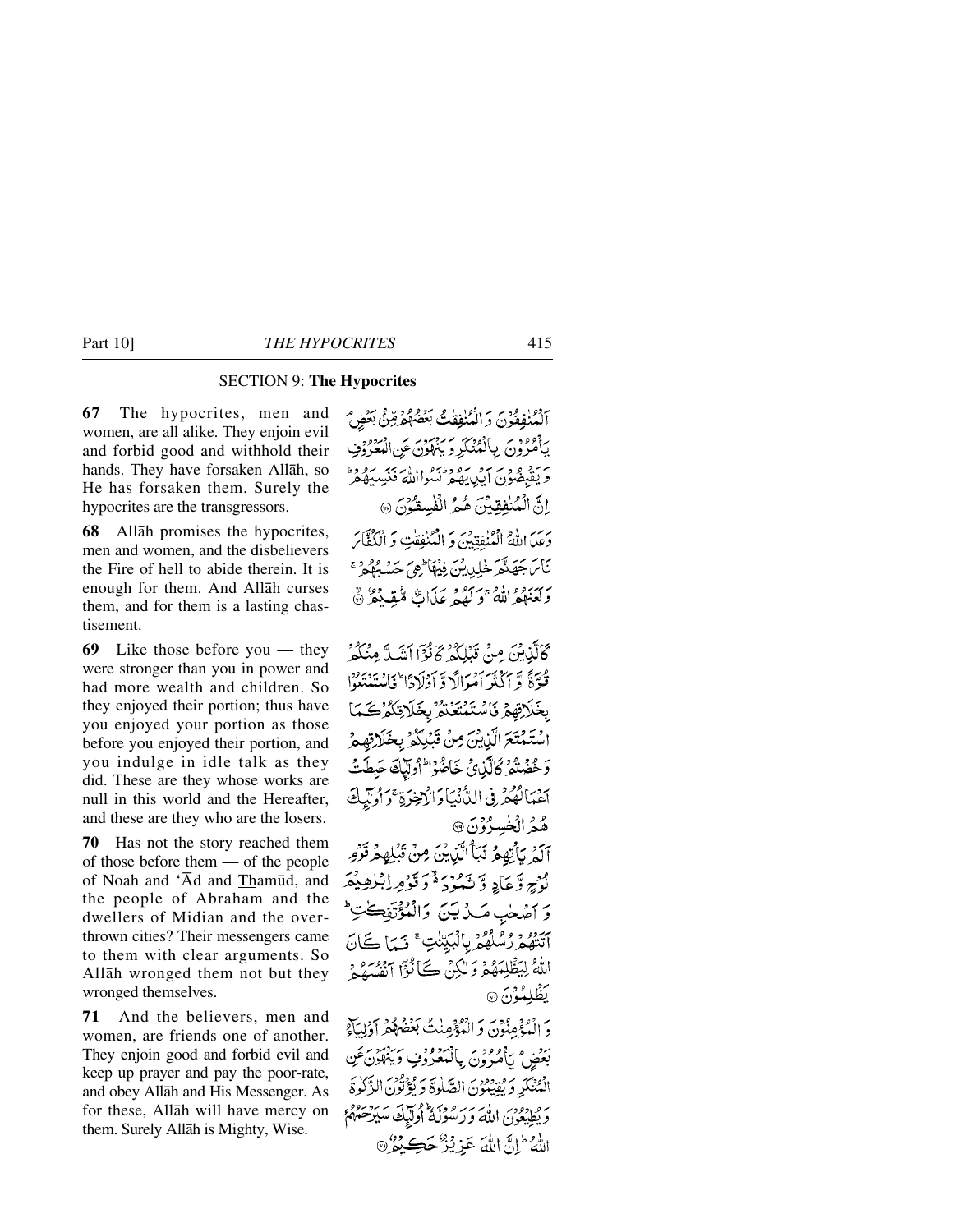**72** Allåh has promised to the believers, men and women, Gardens, wherein flow rivers, to abide therein. and goodly dwellings in Gardens of perpetual abode. And greatest of all is Allåh's goodly pleasure. That is the grand achievement.

وَعَدَ اللَّهُ الْمُؤْمِنِيْنَ وَالْمُؤْمِنٰتِ جَنَّتٍ تَجْرِيٌّ مِنْ تَجْتِهَا الْآنَهُمْ خْلِيدِيْنَ فِيضًا وَ مَسْكِنَ طَيِّبَةً فِي جَنّْتِ عَدْنُ وَرِضْوَانٌ قِينَ اللهِ أَكْبَدُ لِمَنْ لَكَ هُوَ الْعَذْ الْعَطْلِهِ ۞

# SECTION 10: **The Hypocrites**

**73** O Prophet, strive hard against the disbelievers and the hypocrites and be firm against them. And their abode is hell, and evil is the destination.*<sup>a</sup>*

**74** They swear by Allåh that they said nothing. And certainly they did speak the word of disbelief, and disbelieved after their Islåm, and they purposed that which they could not attain.*<sup>a</sup>* And they sought revenge only because Allåh — as well as His Messenger — had enriched them out of His grace.*<sup>b</sup>* So if they repent, it will be good for them; and if they turn away, Allåh will chastise them with a painful chastisement in this

يَأَيَّهُمَا النَّبِيُّ حَامِدِ الْكُفَّارَ وَ الْمُنْفِقِيْنَ وَاغْلُظْ عَلَيۡهِمۡ وَمَأْرُبِهُمۡ جَهَيۡتَمُوۡ ۖ وَ بِنَثْسَ الْمَصِيْرُ۞ يَحْلِفُونَ بِاللَّهِ مَا قَالُوۡ الْحِرَبَقَ فَالُوَٰا كَلّْمَةَ الْكُفْرُ وَكَفَرُوْا بَعْبَ اِسْلَامِهِعْ وَهَدُّوا بِيمَا لَمْ يَنَالُوْا ۚ وَ مَا نَقَدْ وَٓ إِيَّ يَنْ جِيَّنْهُ مِنْ مَدَّامِ وَسَ سُؤْلَةً مِنْ فَضْهِ فَإِنْ يَتْوَبُّوا يَكُ خَيْرًا لَهُمْ وَإِنْ يَتَوَلَّوْا مِرَّدٌ بِهُمْ اللَّهُ عَذَابًا أَلِيْمَا ٌ فِي اللَّهُ نَبَيَا وَالْأَخِرَةِ ۚ وَ مَالَهُمْ فِى الْأَنْهَضِ مِنْ

The Prophet is commanded here to carry on a jihåd against disbelievers as well as hypocrites. Hence the only significance that can be attached to these words is that he must continue to preach forcibly both to the disbelievers and the hypocrites.

74*a*. They were in secret alliance with the enemies of Islåm and did their best to put an end to the life of the Prophet and bring about the extirpation of Islåm.

74*b*. The advent of the Muslims in Madinah had enriched its inhabitants. Was it not, then, a matter for wonder that those men who had gained by Islåm should turn against their very benefactors?

<sup>73</sup>*a*. *Jåhada* signifies *he strove* or *exerted himself*, and *jihåd* is *the using one's utmost power in contending with an object of disapprobation* (LL). It is in a secondary sense that the word signifies *fighting*, and it is repeatedly used in the Holy Qur'ån in its primary significance. It is a fact that those who professed Islåm were never fought against, even though their professions were insincere — as on this occasion and on the occasion of the battle of Uƒud. "The correct rendering is that *jihåd* signifies *striving*, or *exerting* oneself, and there is nothing in the word to indicate that this *striving* is to be effected by the sword or by the tongue or by any other method" (Rz).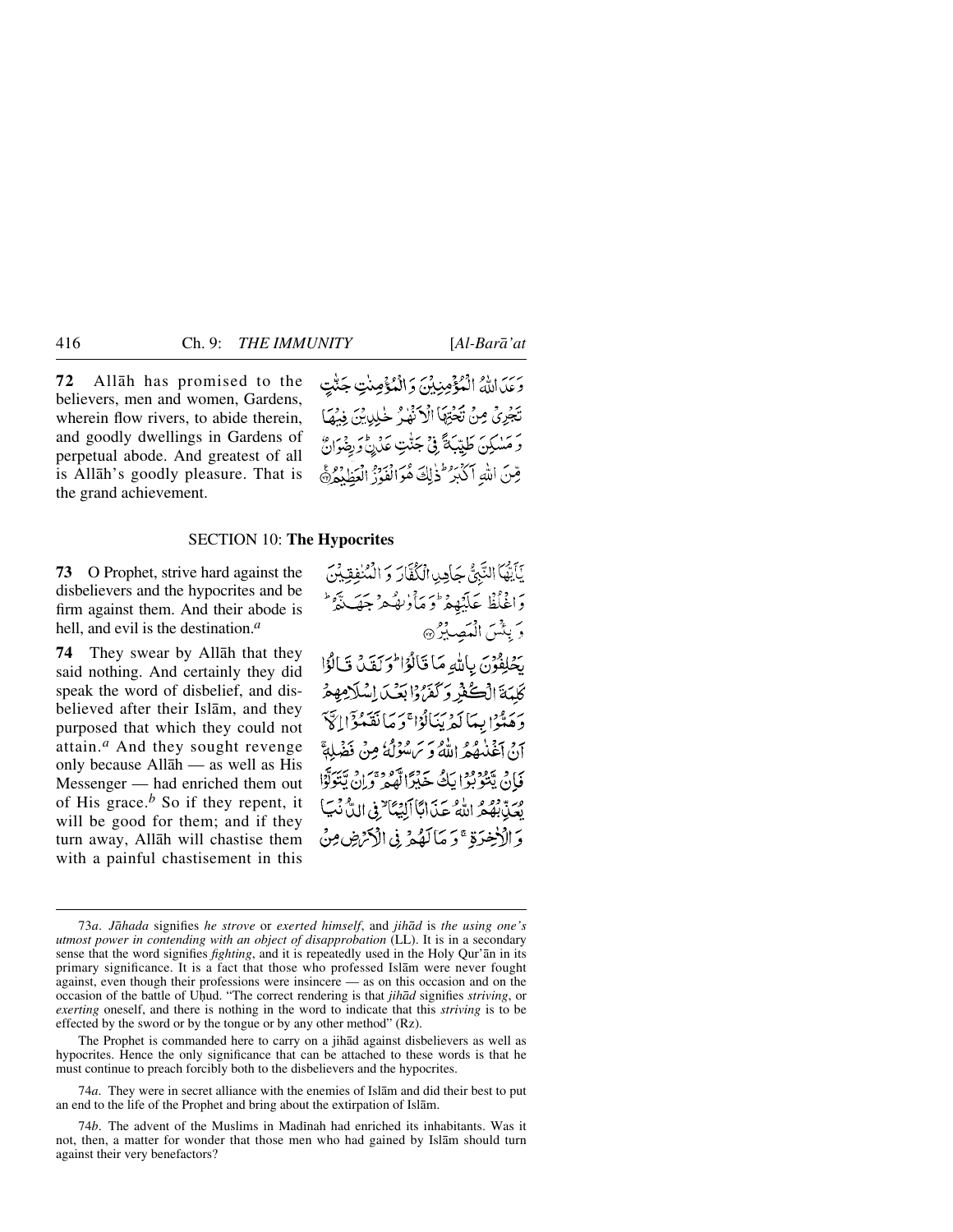world and the Hereafter; and they shall have in the earth neither a friend nor a helper.

**75** And of them are those who made a covenant with Allåh: If He give us out of His grace, we will certainly give alms and be of the righteous.

**76** But when He gave them out of His grace, they became niggardly of it and they turned away and they are averse.

**77** So He requited them with hypocrisy in their hearts till the day when they meet Him, because they broke their promise with Allåh and because they lied.

**78** Know they not that Allåh knows their hidden thoughts and their secret counsels, and that Allåh is the great Knower of the unseen things?

7**9** Those who taunt the free givers of alms among the believers as well as those who cannot find anything (to give) but with their hard labour they scoff at them. Allåh will pay them back their mockery; and for them is a painful chastisement.*<sup>a</sup>*

**80** Ask forgiveness for them or ask not forgiveness for them. Even if thou ask forgiveness for them seventy times, Allåh will not forgive them. This is because they disbelieve in Allåh and His Messenger. And

وَ مِنْهُمْ مِّنْ عٰهَدَ اللَّهَ لَيْنُ اللَّهَ لَهَ لَهُ اللَّهُ فَضْلِهِ لَنَصَّدَّقَنَّ وَلَنَكُوْنَنَّ مِنَ الصَّلِحِيْنَ فَلَعَّآ اللَّهُمْ قِنْ فَضْلِهِ بَخِلْوًا بِهِ وَتَوَلَّوْا و و و و د و د ور ده دي<br>و هغه هغېز ضون ۞ فَأَعْقَبَهُمْ نِفَاقًا فِي قُلُوْبِهِمْ إِلَىٰ يَوْمِر يَلْقَوْنَهُ بِيِمَآ أَخۡلَفُوااللَّهَ مَا وَعَبۡ وَٰهُ وَ بِيمَاكَ أَنُوْا بَكَنْ بُوْنَ ۞ أَكَبِرْ بِمَشْكَوْلَ إِنَّ اللَّهَ بِعَبْكُمْ بِسرِّهُ مِرْ دَ نَجُوٰنِهُ فِرِدَانَ اللَّهَ عَلاَّهُ الْغُبُوْبِ ۞ أَلَّذِيْنَ يَلْمُؤْوُنَ الْمُطَّوِّعِينَ مِنَ الْتُؤْمِنِيُّنَ

فِي الصَّدَفْتِ وَ الَّذِيْنَ لَا يَجِيدُوْنَ إِلَّا وور و و برر برور وو وام برایاو<br>جهدهم فیسخرون مِنْهُمْ سَخِرَ اللّهُ وو درسور بر.<br>مِنْهُمْ وَلَهُمْ عَلَّابٌ أَلِيْمُ ®

اِسْتَغْفِرْ لَهُمْ أَوْلَاتِسْتَغْفِرْ لَهُ مِرَّ إِنِّ يَّدْ يَبْنُو دَءٍ وَ سَكْفِيشٍ مَتَرَةً فَكُنَّ يَعْفِرُ اللَّهُ لَهُمْ فَخَالِقَ بِأَنَّهُمْ كَفَرُوْا بِأَلَّهِ وَ

وَّلِيِّ وَّ لَا نَصِيْرِ ۞

<sup>79</sup>*a*. When subscriptions were raised for the expedition to Tabūk, the wealthier members of the Muslim community gave large donations, while the poorer ones, the labourers, also paid their mite out of their hard earnings. The hypocrites taunted both, the former as making a show of their wealth, the latter as bringing in their small subscriptions only to be counted among the subscribers. For Allåh's paying them back their mockery, see 2:15*a*.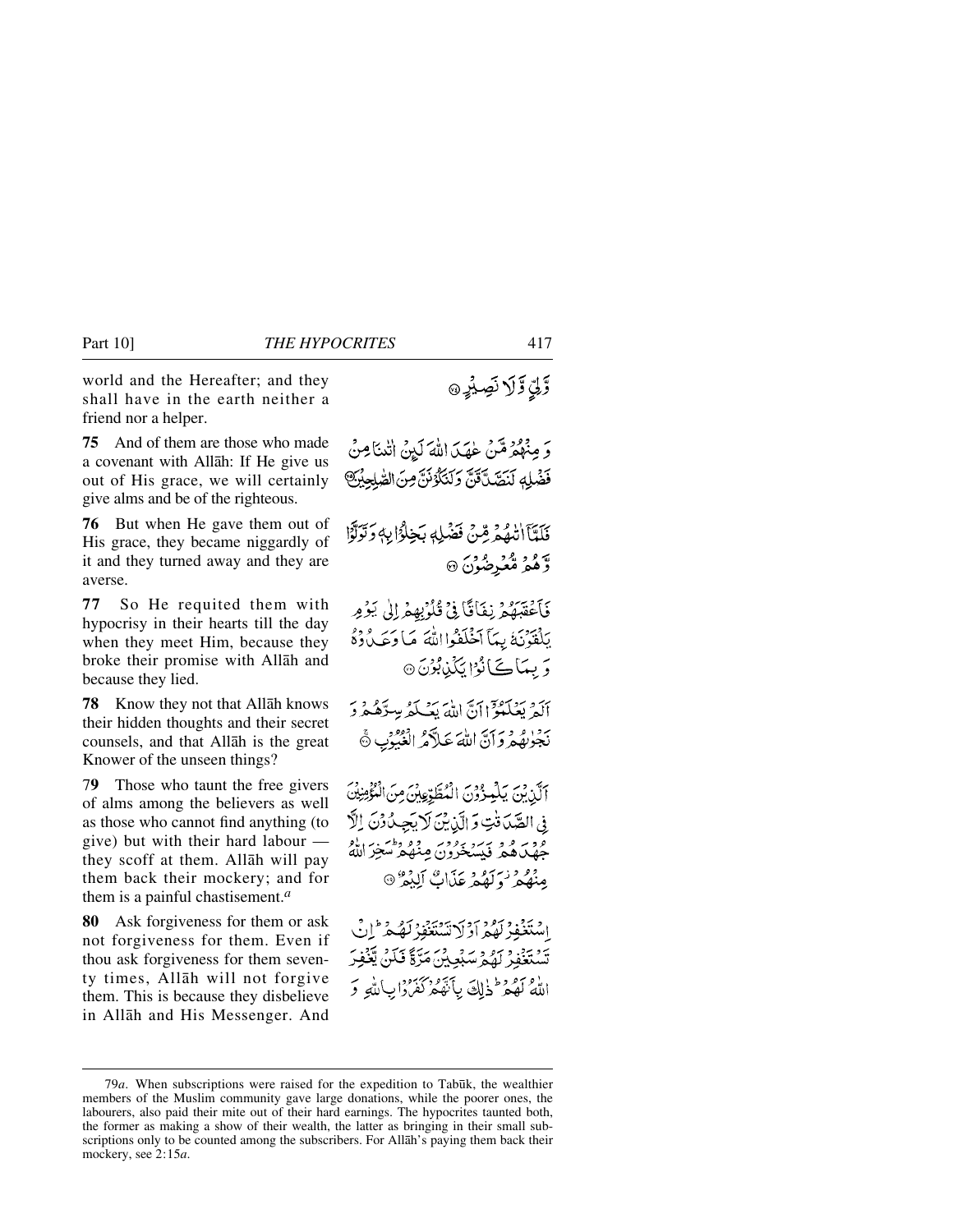Allåh guides not the transgressing people.*<sup>a</sup>*

# رَسُوْلِةً وَ اللَّهُ لَا يَهْدِى الْقَوْمَ الْفُسِقِينَ

# SECTION 11: **The Hypocrites**

**81** Those who were left behind were glad on account of their sitting behind Allåh's Messenger, and they were averse to striving in Allåh's way with their property and their persons, and said: Go not forth in the heat. Say: The Fire of hell is fiercer in heat. If only they could understand!

**82** Then let them laugh a little and weep much — a recompense for what they earned.

**83** So if Allåh bring thee back to a party of them, then they ask thy permission to go forth, say: Never shall you go forth with me and never shall you fight an enemy with me. You chose to sit (at home) the first time; so sit (now) with those who remain behind.*<sup>a</sup>*

فَدِحَ الْمُخَلَّقُونَ بِمَقْعَكِينِ ثَمْ خِلْفَ رَسُوُل اللهِ وَكَرِهُوَّا أَنْ يُجَاهِدُوْا بِأَمْوَالِهِمْ وَانْفُسِهِمْ فِي سَبِيْلِ اللّهِ وَقَالُوْا لَا تَنْفِرُوْا فِي الْحَرِّ ۚ قُلْ نَارُجَهَنَّهِ ٱشَلَّ حَرًّا الَّذِكَانُوْا يَفْقَهُونَ۞ فَلْمَتَّحَكُّوا قَلِيْلًا وَلَيَكَّوُا كَثِيْرًا تَجَزَآهَ بِمَاكَانُوُايَكْسِبُوُنَ ۞ فَإِنْ تَرْجَعَكَ اللَّهُ إِلَى طَآيِفَةٍ مِّنْهُ هُ فَاسْتَأْذَنُوْكَ لِلْخُرُوجِ فَقُلْ لَنْ تَخْرُجُوْا مَعِيَ إِيَدَا وَّلَيْهِ، ثَقَاتِلُوْا مَعِيَ عَدُوَّا ۖ إِيَّكُمْ بَنْ خِيثِ ثَمْرٌ بِالْفُعُوُدِ آوَّلَ مَرَّةٍ فَأَفْعُلُوْا صَعَ الْخَلِفِيْنَ ۞

The incident shows how kind and forgiving the Holy Prophet was to his severest enemies. 'Abd Allåh ibn Ubayy was the man who had led the hypocrite movement against him the whole of his life, and thus was not only one of his worst enemies, but at the same time a most dangerous one, because he was aware of all the movements of the Muslims and deceived them at the most critical moments. Yet the Holy Prophet forgave him entirely.

83*a*. It should be noted that this is the only punishment given to the hypocrites, viz., that they were not allowed to take part in future expeditions against the enemies of the

<sup>80</sup>*a*. Spiritual relations with the hypocrites were henceforth cut off. The mention of *seventy* may not indicate the specific number here. For this use of the word see 2:29*b*. It, however, appears that the Holy Prophet took it literally at the burial service of 'Abd Allåh ibn Ubayy, the recognized leader of the hypocrites. When 'Abd Allåh ibn Ubayy died, the Holy Prophet was asked to conduct the burial service. The Holy Prophet got up, but 'Umar took hold of his garment and objected on the ground that 'Abd Allåh was a hypocrite, and referred to his hostile attitude throughout his life. The Holy Prophet replied that Allåh had given him a choice (referring to the words of this verse: *Ask forgiveness for them or ask not forgiveness for them*), and that he would ask forgiveness for him for over seventy times, if only by his doing so, forgiveness could be extended to the dead man. Then he offered prayers for him. Verse 84 is said to have been revealed then to stop the offering of prayers for those who were known to be hypocrites (B. 23:84).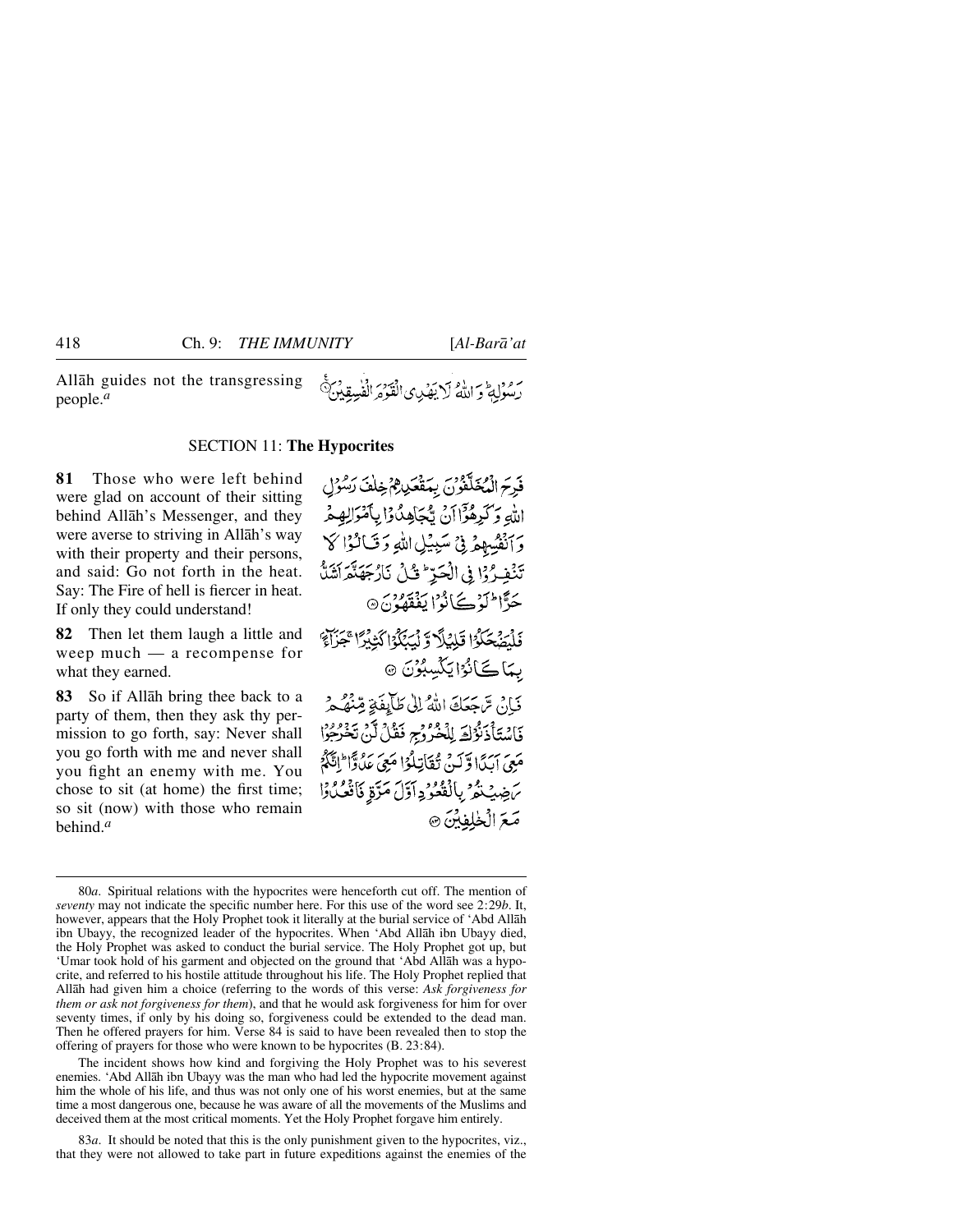**84** And never offer prayer for anyone of them who dies, nor stand by his grave. Surely they disbelieved in Allåh and His Messenger and they died in transgression.*<sup>a</sup>*

**85** And let not their wealth and their children excite thy admiration. Allåh only intends to chastise them thereby in this world, and (that) their souls may depart while they are disbelievers.

**86** And when a chapter is revealed, saying, Believe in Allåh and strive hard along with His Messenger, the wealthy among them ask permission of thee and say: Leave us (behind), that we may be with those who sit (at home).

**87** They prefer to be with those who remain behind, and their hearts are sealed so they understand not.

**88** But the Messenger and those who believe with him strive hard with their property and their persons. And these it is for whom are the good things and these it is who are successful.

وَلَا تُصَلِّي عَلَى آحَدٍ قِنْهُمْ مَّاتَ أَبَدًا وَّ لَا تَقْبِرْ عَلَى قَبْرِهِ ۖ إِنَّهُمْ نَفْرُوْا بِبَاللَّهِ بر رود په د مانوا د هېمز فسقون @

وَلَا تُعْجِبُكَ أَمْوَالْهُجْرَ دَادْلَادُهُمْ أَنَّهَا يُرِيِّلُ اللَّهُ أَنَّ يُعَيِّدِ بَهُمْ بِهَا فِي الدَّيْنَ وَتَّذْهَقَ أَنْفُسُهُمُّ وَهُمْ كَفِرُدُنَ®

وَإِذَا أُنْزِلَتْ سُؤْمَاةٌ إِنْ الْعِنْزَا بِاللَّهِ وَجَاهِدُوْا مَعَ رَسُوْلِهِ اسْتَأْذَيَكَ أُولُوا الطَّوْلِ مِنْهُمْ وَقَالُوْا ذَرْنَا نَكُنْ مَّعَ الْفُعِلَيْنَ

بَرْهُوْا بِأَنْ يَكُونُوا مَعَ الْخَوَالِفِ وَطُبِعَ عَلٰى قُلُوۡبِهِمۡ نَهُمۡ لَا يَفۡقَهُوۡنَ ۞ لَٰكِنِ الدَّسُوُلُ وَ الَّذِينَ اٰمَنُوْا مَتَ) جُهَنْ وَا بِأَمْوَالِهِ مِرْ أَنْفُسِهِ مِنْ أُولِيكَ كَفِيمُ الْحَيْرٰتُ وَ أُولَّيْكَ هُمُّ الْمُفْلِحُو

84*a*. The Prophet is now told that, though they professed Islåm outwardly, they were disbelievers at heart, and the burial service, which was only for the Muslims, should not be extended to them. But it should be noted that the Prophet was now informed through Divine revelation that they were really disbelievers. It is, further, clear from the words of this verse that those who were known to be hypocrites were not fought against but lived to die a natural death. The case of 'Abd Allåh ibn Ubayy, who died in the lifetime of the Holy Prophet, and that of Tha'labah, who died in the reign of 'Uthmån, are sufficient to prove this, while there is not a single case on record of any one of them having been put to death.

*Standing by the grave* refers to the Prophet's practice of praying for the deceased standing by his grave after the burial.

Muslims. It is also related that from one of them, Tha'labah, whose story is referred to by the commentators under v. 75, the Holy Prophet and the three Caliphs who followed him refused to accept the poor-rate. V. 103 leads us to the same conclusion; see 103*a*. These were the only disadvantages, if it is right to call them so, which the hypocrites suffered. They were not looked upon as members of the Muslim community, but, as citizens, they enjoyed all the rights of other citizens.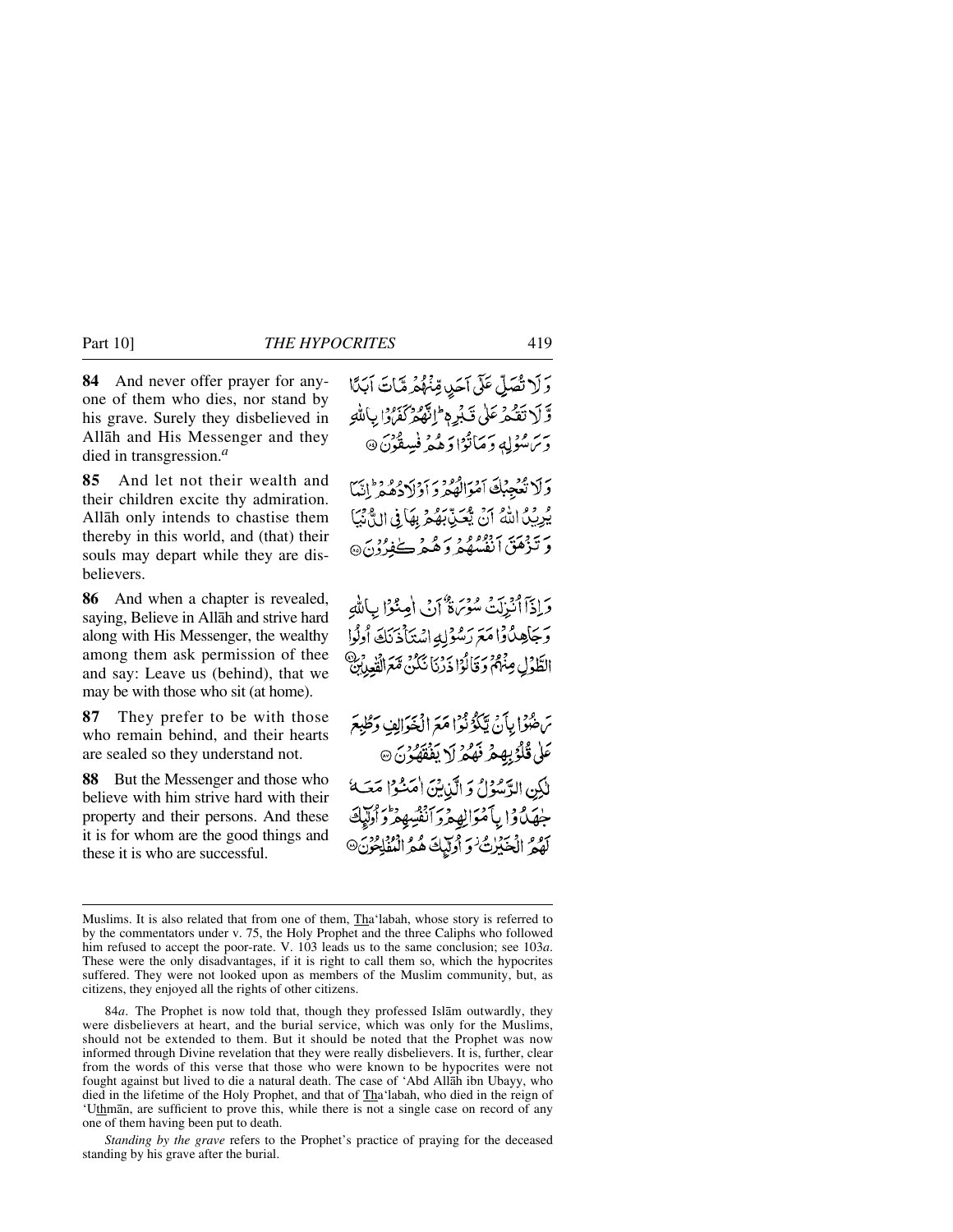**89** Allåh has prepared for them Gardens wherein flow rivers, to abide therein. That is the great achievement. أَعَلَّ اللَّهُ لَهُمْ جَنَّتٍ تَجْرِيُ مِنْ تَخْتِهَا الْأَكْتُهِ ۚ خَٰلِي بِّنَ فِيَهَا ۖ ذٰلِكَ الْفَوَزُ الْعَظِيْمُ ۚ ﴾

## SECTION 12: **The Hypocrites**

**90** And the defaulters*<sup>a</sup>* from among the dwellers of the desert<sup>b</sup> came that permission might be given to them, and they sat (at home) who lied to Allåh and His Messenger. A painful chastisement will afflict those of them who disbelieve.

**91** No blame lies on the weak, nor on the sick, nor on those who can find nothing to spend, if they are sincere to Allåh and His Messenger. There is no way (to blame) against the doers of good. And Allåh is Forgiving, Merciful —

**92** Nor on those to whom, when they came to thee that thou shouldst mount them, thou didst say: I cannot find that on which to mount you.*<sup>a</sup>* They went back while their eyes overflowed with tears of grief that they could not find aught to spend.

**93** The way (to blame) is only against those who ask permission of thee, though they are rich. They have chosen to be with those who

وَ حَآءَ الْعُعَلِّيْ رُوْنَ مِنَ الْأَعْرَابِ لِيُؤْذَنَ كَفْحَرِ دَقَعَيْدَ الَّذِينَ كَذَبَوْا اللَّهَ دَرَسُوْلَهُ ۚ سَمِّيهِيدَبُ الَّيْنِينَ كَفَرُوا مِنْهُمْ عَذَابٌ أَلِيْمٌ @

لَيْسَ عَلَى الصُّحَفَآءِ وَلَا عَلَى الْمَدْضَى وَلَا عَلَى الَّيْدِينَ لَا يَجِدُّوْنَ مَا يُنْفِقُونِ حَرْجَ إِذَا نَصَحُوْا لِلَّهِ وَيَرَسُوْلِ لِمَ مَا عَبِلَى الْمُخْسِنِيْنَ مِنْ سَبِيْلِ دَاللَّهُ غَفُوْرٌ رَحِيْرٌ ﴾

وَّلاً عَلَى الَّذِينَ إِذَا مَآ أَنَّوۡكَ لِنَّصُلَهُمۡ كُنْتَ لَاَ آجِنُ مَآ آَجِيلُكُمْ عَلَيْهِ تَوَلَّوْا وَّ آَعَيْنَٰهُمْ تَفِيْضُ مِنَ الدَّمْعِ حَزَيَّا اَلَّ بَجِدُوۡ ٰ مَآ يُنۡفِقُوۡنَ ۞

اِنَّمَا السَّبِبِيْلُ عَلَى الَّذِيْنَ يَسْتَأْذِنُوْنَكَ دَهُمْ أَغْنِيَآءُ مَمَ ضُوۡابِأَنۡ تَڪُوۡنُوۡا مَعَ الْخَوَالِفٍ ٌ وَ طَبَعَ اللَّهُ عَلَى قُلُهُ بِهِمْ

<sup>90</sup>*a*. The word *mu'adhdhir* is the nominative form of *'adhdhara*, meaning *he was remiss*, *wanting*, *deficient in an affair*, *setting up an excuse for it* (LA).

<sup>90</sup>*b*. *Al-A'råb* is a collective general noun, said by Az to be plural of *a'råbß* (LL), signifying *the dwellers of the desert* (*of Arabia*), *who move from place to place in search of herbage and water*, *whether of Arabs or their freemen*, as distinguished from '*Arab*, which signifies *those whose descent can be traced to Arabs* (LA).

<sup>92</sup>*a*. Apparently, what they wanted to join the expedition, and what the Prophet could not find for them, were *beasts* to ride upon and to carry their provisions and necessaries.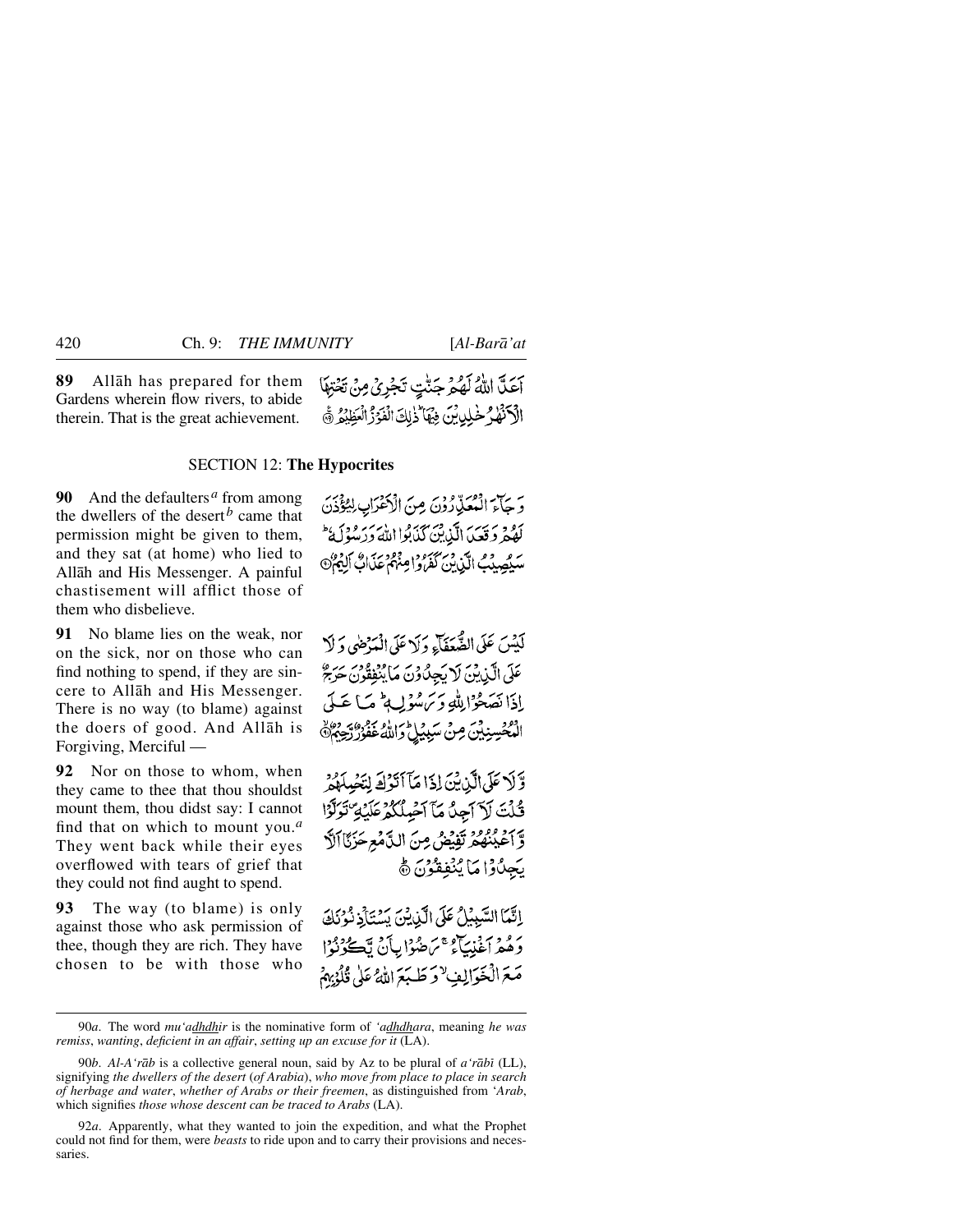remained behind; and Allåh has sealed their hearts, so they know not.

# **Part 11**

**94** They will make excuses to you when you return to them. Say: Make no excuse, we shall not believe you; Allåh has informed us of matters relating to you. And Allåh and His Messenger will now see your actions, then you will be brought back to the Knower of the unseen and the seen, then He will inform you of what you did.*<sup>a</sup>*

**95** They will swear by Allåh to you, when you return to them, so that you may leave them alone. So leave them alone. Surely they are unclean and their refuge is hell — a recompense for what they earned.*<sup>a</sup>*

**96** They will swear to you that you may be pleased with them. But if you are pleased with them, yet surely Allåh is not pleased with the transgressing people.

**97** The dwellers of the desert are hardest in disbelief and hypocrisy, and most disposed not to know the limits of what Allåh has revealed to His Messenger. And Allåh is Knowing, Wise.

يَعْتَدْنِ مُ وْنَ إِلَيْكُمْ إِذَا سَهَعَنْهُ إِلَيْهِ مِرَّ قُامْ لَا تَعْتَبْارُوْالَنْ تَتَّوَّصِنَ لَكُ وَيَ نَتَأَنَا اللَّهُ مِنْ أَخْبَابِرَكُمْ وَ سَيَرَى اللَّهُ عَبْدَ مَدْيَرٍ مِنْ مِنْ قَدْتُهُ شَرِّدُونَ إِلَى عَلَمَ الْغَيْبِ وَالشَّهَادَةِ فَيُنَبِّئُكُكُمْ بِمَا ڪُٺندُ نَعِيَدُونَ@

سَيَّحْلِفُونَ بِاللَّهِ لَكُمْ إِذَاانْقَلَكْتُمْرَلِيْهِمْ لِتَعْرِضُوْا عَنْهُمْ فَأَعْرِضُوا عَنْهُمْ لِنَّهُمْ وَ يرىجىن ووسا ولى محرجها تكر بجزاء بهكا كَانُوُ'ا لَكْسِبُوْنَ®

بَحْلِفْوُنَ لَكُمْ لِتَدْضَوْاعِنْهُمْ فَإِنْ تَرْضَوْا يَهْدُونَ إِنَّ اللَّهَ لَا يَدْضَى عَنِ الْقَوْمِ الفُسِقِيدِينَ @ الصادر السَّدُّ كَفَرًا وَّبِغَافًا وَّ أَجْبَادُ أَلَّا

بِيَجِيدُوا مِعْ وَمَ يَأْ آَنُوْسَ اللَّهُ عَلَى رَبُّنُوْلِةً وَاللَّهُ عَلَيْهُ ٰ جَڪِنْعُرُ۞

فَهُمْ لَا يَعَلَّمُوْنَ ۞

<sup>94</sup>*a*. Evidently these verses were revealed when the Prophet was away from Madinah, and the statements made in them are therefore prophetical, being exactly fulfilled on his return.

<sup>95</sup>*a*. It is related that on his return from Tabūk, the Holy Prophet forbade the Muslims to have any intercourse with the hypocrites. This injunction was in obedience to the revelation which he had received during the journey, as is clearly shown in vv. 83, 84.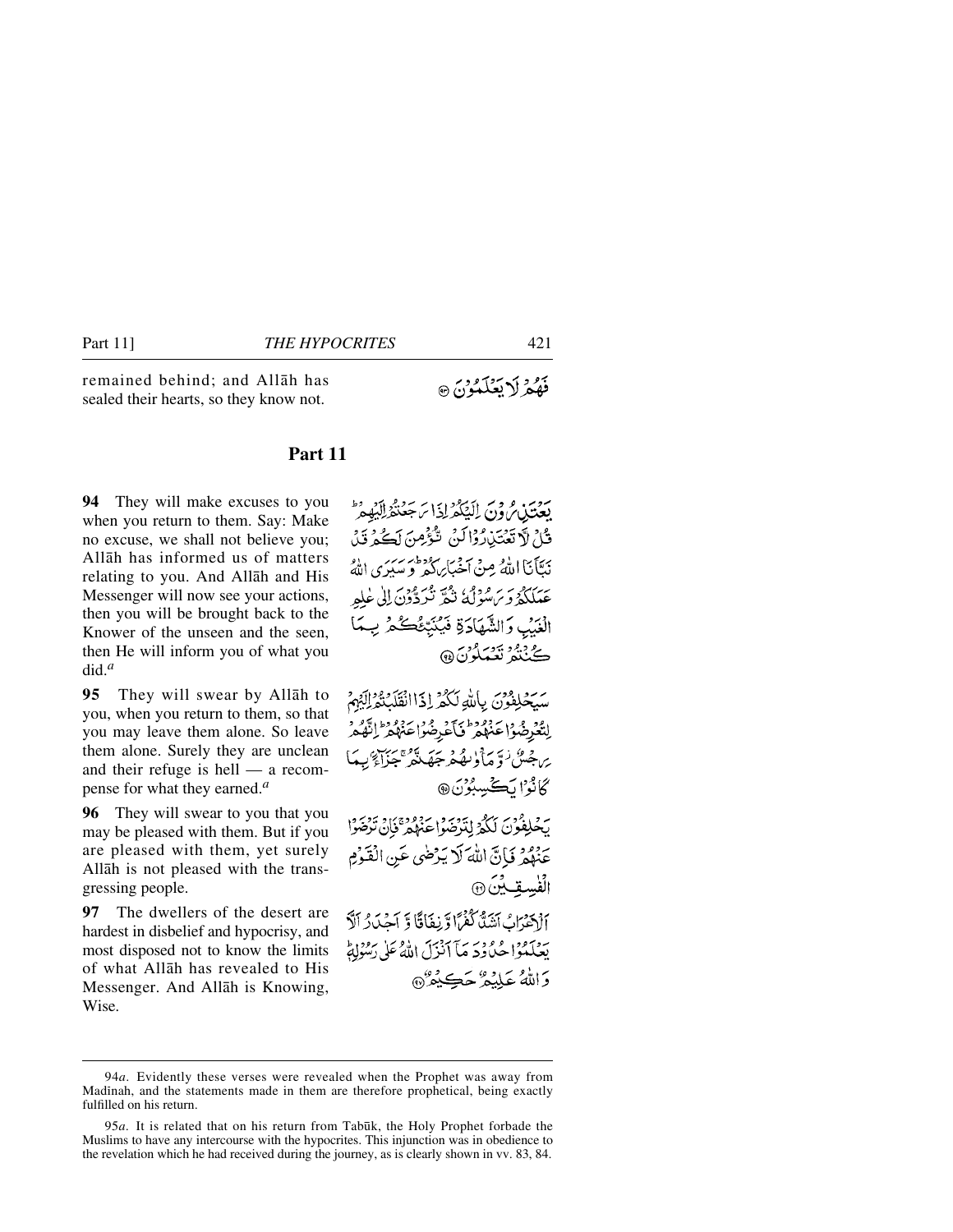**98** And of the dwellers of the desert are those who take what they spend to be a fine, and they wait for an evil turn of fortune for you. On them is the evil turn. And Allåh is Hearing, Knowing.*<sup>a</sup>*

**99** And of the desert Arabs are those who believe in Allåh and the Last Day, and consider what they spend and the prayers of the Messenger, as bringing them nearer to Allåh. Surely they bring them nearer (to Allåh); Allåh will bring them into His mercy. Surely Allåh is Forgiving, Merciful.

وَمِنَ الْأَعْدَابِ مَنْ تَتَّخِنُّ مَا يُنْفِقُ مَغْرَمَا وَّ يَتَدَبَّصُ بِكُّهُ الدَّدَايِدَ عَلَيْهِمْ ب رقم السَّوْءِ وَ اللَّهُ سَبِيعُ عَلِيْهُ ﴾

وَمِنَ الْأَعْزَابِ مَنْ يُؤْمِنُ بِبَالِلَّهِ وَ الْبَرُمِ الْأَخِرِ وَيَتَّخِذُكَمَا يُنْفِقُ قُرُبٰتٍ عِنْدَ اللهِ وَصَلَوٰتِ الرَّسُوْلِ ۚ آلَ ۚ إِنَّهَا ور ويهود اس در داده الله : درد.<br>في به تعمر سيگ خلهم الله في رحبته انَّ اللَّهُ عَفْدُ لَّهُ يَحِبُّرُ ۞

# SECTION 13: **The Hypocrites**

**100** And the foremost, the first of the Emigrants and the Helpers,*<sup>a</sup>* and those who followed them in goodness — Allåh is well pleased with them and they are well pleased with Him, and He has prepared for them Gardens wherein flow rivers, abiding therein for ever. That is the mighty achievement.

وَالسَّبِقُوْنَ الْأَذِّلَوْنَ مِنَ الْمُطْجِدِيْنَ دَ الْإِنْصَابِي وَ الَّذِينَ اتَّبْعُوْهُ وَ بِإِحْسَ سّ ضيّ الله عنصر و سرع در و و سرعت<br>سّ ضيّ الله عنصر و ساختها عنه و آعدّ لَهُمْ جَنّْتٍ تَجْرِيُ تَخْتَهَا الْأَنْهٰرُ خَٰلِدِيْنَ فِيْهَا آَبَدًا لَهِ لِكَ الْفَوْسُ الْعَظِيْمُ @

<sup>98</sup>*a*. The hypocrites had to contribute something for the sake of appearance; they also paid the poor-rate so that they might be treated as Muslims.

*Då'irah* (pl. *dawå'ir*) means *circuit*, and *a calamity* is so called because it encompasses a man on all sides; or it signifies *a turn of fortune*, from *dåra*, meaning *it turned*. *Då'irat al-sau'* is *the calamity which befalls and destroys* (LL). It is a prophetical announcement.

<sup>100</sup>*a*. *Muhājirīn* is plural of *muhājir*, meaning literally *one who flees from* or *forsakes his home*, and *an©år* is plural of *nå©ir*, meaning *one who helps*. In the history of Islåm, the former word came to signify all those companions of the Holy Prophet who, having embraced Islåm at Makkah, had to flee from their homes either to Abyssinia or to Madinah; the latter flight, including nearly all the Makkan Muslims, is known as *the Flight*, and the Muslim era dates from it. *Ansār* signifies the Madinah Muslims who, having accepted Islåm before the Flight, gave shelter to those who fled from Makkah. By "those who followed them in goodness" are meant the Muslims who came after the companions and followed their good deeds.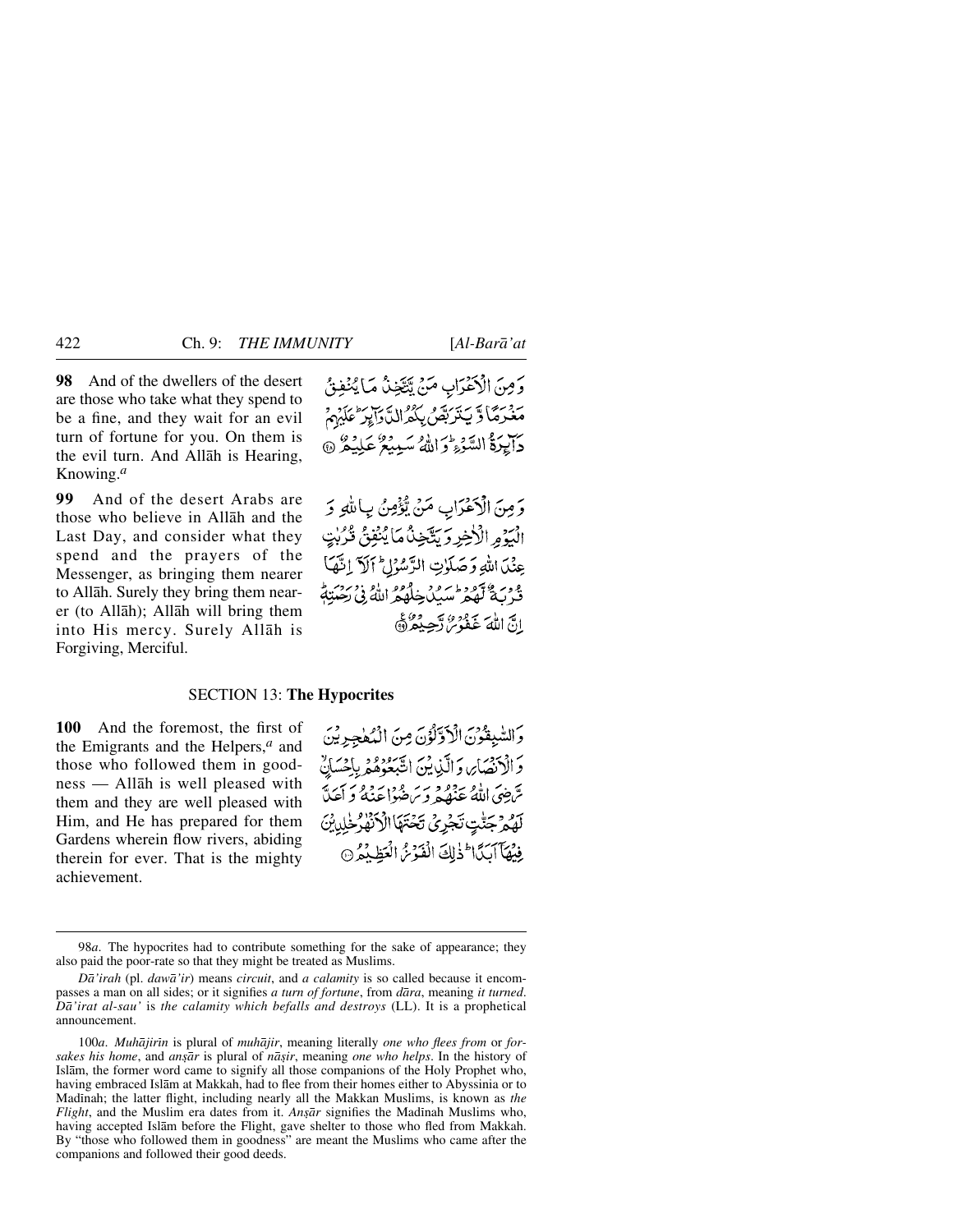**101** And of those around you of the desert Arabs, there are hypocrites; and of the people of Madinah (also) — they persist in hypocrisy. Thou knowest them not;*<sup>a</sup>* We know them. We will chastise them twice, $<sup>b</sup>$  then</sup>

they will be turned back to a grievous chastisement. **102** And others have acknowledged

their faults<sup> $a$ </sup> — they mixed a good deed with another that was evil. It may be that Allåh will turn to them (mercifully). Surely Allåh is Forgiving, Merciful.

**103** Take alms out of their property — thou wouldst cleanse them and purify them thereby — and pray for them. Surely thy prayer is a relief to them. And Allåh is Hearing, Knowing.*<sup>a</sup>*

**104** Know they not that Allåh is He Who accepts repentance from His servants and takes the alms, and that Allåh — He is the Oft-returning (to mercy), the Merciful?

وَمِتَنْ حَوْلَكُمْ قِنَ الْإِحْرَابِ مُنْفِقُونَ \* وَمِنْ أَهْلِ الْمَدِينَةِيَّةَ مَيَرَدُوْا عَلَى النِّفَاقِ لَا تَعَلَّمُهُمْ نَحْنُ نَعَلَمُهُ سْتَعَبِّيٌّ بِهُمْ صَّدَّتَيْنِ شُمَّ يُرَدُّوْنَ إِلَىٰ عَذَابٍ عَظِيْهِ ۞

واخرُون اعْتَرْفُوا بِدْرُوْدِ مِعْرِ حَلَظُوْا عَمَلَا صَالِحًاوَّ اخْرَ سَيِّعًا لَحْسَى اللَّهُ أَنْ يورب عَلَيْهِمْ إِنَّ اللَّهَ غَفُورُ رَّحِيْمٌ @

خُذْ مِنْ آمْوَالِهِمْ صَدَقَةً تُطَهِّرُهُمْ وَ تُزَكِّيْهِمْ بِهَا دَصَلِّ عَلَيْهِمْ ۚ سَكَنَّ لَهُدَهِ وَ اللَّهُ سَبِيْعٌ عَلِيْكُمْ ۞

آلَهُ بِعَلَّمُوٓا آنَّ اللَّهَ هُوَ بَقْبَارُ التَّوْيَةَ عَنْ عِبَادِمٍ وَ بَأَخْنُ الصَّدَقْتِ وَ آنَّ اللَّهَ هُوَ الثَّةَابُ الزَّحِيْدُ ۞

102*a*. According to different reports, the number of these men varied from three to ten. They were sincere and acknowledged their fault.

103*a*. Because they showed sincerity in confessing their faults, they were dealt with leniently. Their alms were not to be rejected. The Prophet's acceptance of alms from them is here spoken of as purifying them of evil, while his prayer for them is described as bringing peace and quiet to them.

<sup>101</sup>*a*. The insincerity of the heart could not be known to a mortal — it is known only to Allåh. Events had, however, come to pass which ultimately separated the hypocrites from the Muslims after they had been mingled with them for a long time.

<sup>101</sup>*b*. The hypocrites were punished twice in this life. They had to take part in all contributions for the defence of the Muslim community and had to pay the poor-rate, all this against their conviction and unwillingly, and this was, no doubt, a source of great torment to them. After having suffered all this torment for the sake of being reckoned Muslims, they were ultimately separated from the Muslims, for it is reported that the Holy Prophet named them while addressing a congregation in the Friday prayers, and they had to leave the assembly in the sight of the whole congregation, and this exposure to public shame was no doubt a great punishment for them.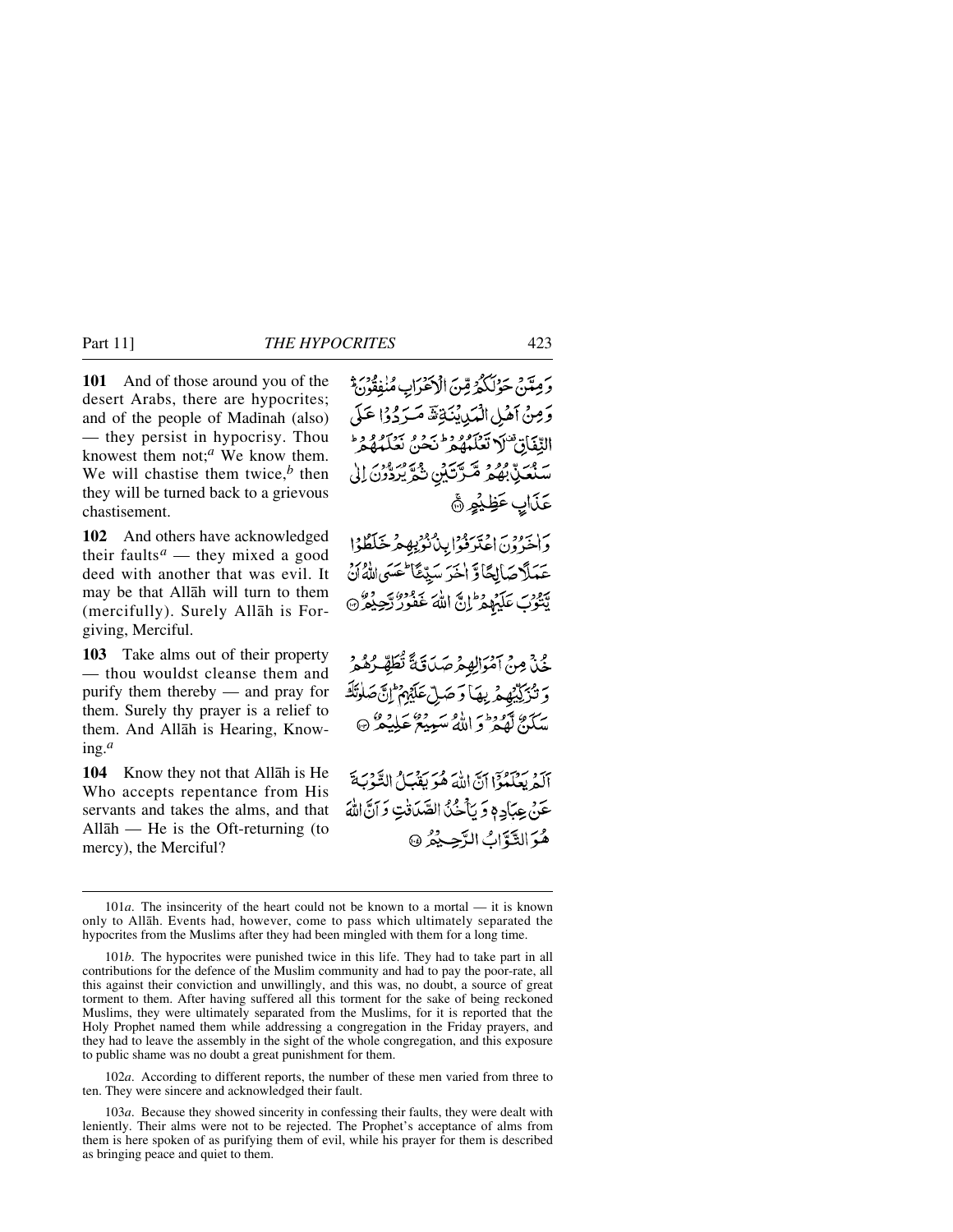**105** And say, Work; so Allåh will see your work and (so will) His Messenger and the believers. And you will be brought back to the Knower of the unseen and the seen, then He will inform you of what you did.

**106** And others are made to await Allåh's command, whether He chastise them or turn to them (mercifully). And Allåh is Knowing, Wise.*<sup>a</sup>*

**107** And those who built a mosque to cause harm (to Islåm) and (to help) disbelief, and to cause disunion among the believers, and a refuge for him who made war against Allåh and His Messenger before. And they will certainly swear: We desired naught but good. And Allåh bears witness that they are certainly liars.*<sup>a</sup>*

**108** Never stand in it. Certainly a mosque founded on observance of duty from the first day is more deserving that thou shouldst stand in it. In it are men who love to purify themselves. And Allåh loves those who purify themselves.*<sup>a</sup>*

دَ قُبْلِ اعْمَلُوْا فَسَبَرَى اللَّهُ عَمَلَڪُمْ یر بر ودو، به دوده در در به مرود الی<br>د پیشونکه و الیموهنون و ستردون الی عْلِمِ الْغَيْبِ وَالشَّهَادَةِ فَيُنَتِّقُكُمْ بِ ڪَٺَٽُهُ تَعْمَلُوُنَ ۾َ واجوور ووجوى لامرالله لقايقي بهم وَإِمَّا يَتَوْفِّ عَلَيْهِمْ وَإِلَّهُ عَلَيْهِ حَكِيْدَهُ وَالَّذِينَ اتَّخَذُوا مَسْجِدًا ضِرَائِ ا كَفَرًا وَتَفْرِيْقًا بِكِنَ الْمُؤْمِنِينَ وَإِنْصَادًا لِّينَ حَادَبَ اللَّهَ وَيَرَامُوْلَ وَمِنْ قَدَامٌ وَلْيَحْلِفُنَّ إِنْ آِسَ دُنَآَ إِلَّا الْجُسُنَى ۖ وَ اللهُ يَشْهَدُ اللَّهُمْ لَڪِيٰ بُوْنَ ۞

لَاتَقْمُ فِيْهِ آيَدًا لَمَسْجِنٌ أَبِّسْسَ عَلَى التَّقْوٰى مِنْ أَوَّلِ يَوْمٍ آخَنٌّ أَنْ تَقْوَمَرِ فِيكِي فِيكِهِ بِرِيحَالٌ يُجِبُّونَ أَنْ يَّتَطَهَّرُوا وَ اللَّهُ يُجِبُّ الْمُطَّهِّرِيْنَ ۞

108*a*. Some commentators understand by this the mosque at Qubå', while the greater number regard the Prophet's mosque at Madinah as being meant here. The words are general and every mosque raised for the service of Allåh may be included in this description.

<sup>106</sup>*a*. This is generally supposed to refer to three of the believers, who held back from the expedition, viz. Ka'b ibn Målik, Halål ibn Umayyah and Murårah ibn Rabß' (B. 64:81). But some think that it refers to the hypocrites generally.

<sup>107</sup>*a*. According to I'Ab and other commentators, twelve men from among the hypocrites of the tribe of of Bani Ghanam built a mosque at the instigation of Abū 'Åmir in the neighbourhood of the mosque of Qubå', with the object of causing harm to that mosque. Ab∂ 'Åmir, who after fighting against the Holy Prophet for a long time, had fled to Syria after the battle of Hunain, had written to his friends at Madinah that he was coming with a formidable army to crush the Prophet, and that they should build a mosque for him. But Ab∂ 'Åmir died in Syria, and the founders desired the Holy Prophet to give it a blessing by his presence, which he was forbidden to do by Divine revelation, and the mosque was demolished (AH).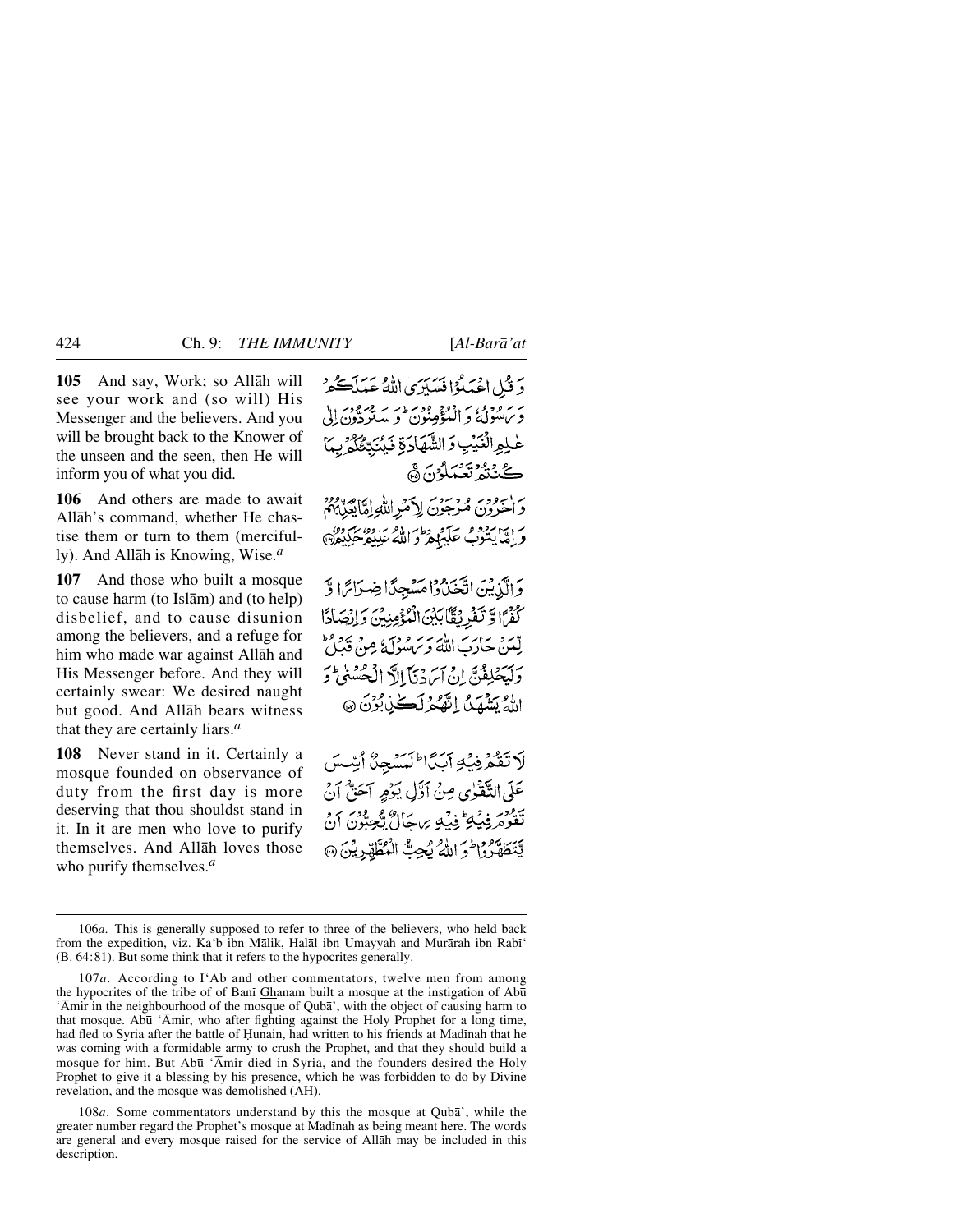**109** Is he, then, who lays his foundation on duty to Allåh and (His) good pleasure better, or he who lays his foundation on the edge of a cracking hollowed bank, so it broke down with him into the Fire of hell? And Allåh guides not the unjust people.

**110** The building which they have built will ever continue to be a source of disquiet in their hearts, unless their hearts be torn to pieces. And Allåh is Knowing, Wise.*<sup>a</sup>*

أَفَيَنَ أَسَّسَ بِنَيْبَانَهُ عَلَى تَقْرُى مِنَ اللَّهِ وَ رِضْوَانٍ حَكِيرٌ أَمْرِ هَنَّ اَسَّسَ بُنْيَانَهُ عَلٰى شَفَاجُرُفٍ هَايِرٍ، فَانْهَاسَ بِهِ فِيْ نَارِ جَهَنَّمَ وَاللَّهُ لَا يَهْدِى الْقَوْمَ الظُّلِمِينَ ۞

لَا يَزَالُ بُنْيَانُهُمُ الَّذِي بَنَوْا ِ رِيَّةً فِي تْ لَوْبِهِمْ إِلَيْ أَنْ تَقَطَّعَ قُلْوُبُهُمْ وَاللَّهُ عَلِّنْهُ جَڪِيْهُ ۞

# SECTION 14: **The Faithful**

**111** Surely Allåh has bought from the believers their persons and their property — theirs (in return) is the Garden. They fight in Allåh's way, so they slay and are slain. It is a promise which is binding on Him in the Torah and the Gospel and the Qur'ån.*<sup>a</sup>* And who is more faithful to his promise than Allåh? Rejoice therefore in your bargain which you have made. And that is the mighty achievement.

انَّ اللَّهَ الشُّنْزَى مِنَ الْمُؤْمِنِينَ الْفُسْهِمُ ٢٠٠ مَوَالَهُمْ بِأَنَّ لَهُمُ الْجَنَّةُ يُقَاتِلُوْنَ فِي سَبِيلِ اللَّهِ فَيَقْنُلُوْنَ وَيُقْتَلُوْنَ وَعِيدًا عَلَيْهِ حَقًّا فِي التَّوْسٰ بَوْ وَالْإِنْجِيْلِ وَ الْقُدْإِنْ وَ مَنْ آوَفِي بِعَهْبِ وَ مِنَ اللَّهِ فَأَسْتَبْشِرُوْا بِبِيُعِيْكُمْ الَّذِيْ بِاَيْعَتْمِ بِهِ ۚ وَذٰلِكَ هُوَ الْفَوْسُ الْعَظِنْعُ ۞

<sup>110</sup>*a*. Their hearts could be torn to pieces by severe regret or by sincere repentance.

<sup>111</sup>*a*. The promise which is said to be binding on Allåh, as laid down in the Qur'ån, as well as in the previous books, is this, *that Allåh will grant the believers His blessings, if they exert themselves with their persons and their property in His way*: "Allåh has bought from the believers their persons and their property — theirs (in return) is the Garden". The Gospels give the same promise: "If thou wilt be perfect," said Jesus to a wealthy man, "go and sell that thou hast, and give to the poor, and thou shalt have treasure in heaven: and come and follow me" (Matt. 19:21). "Behold, we have forsaken all and followed thee; what shall we have therefore?" said Peter. Jesus' reply was: "Every one that hath forsaken houses, or brethren, or sisters, or father, or mother, or wife, or children, or lands, for my name's sake, shall receive an hundredfold, and shall inherit everlasting life" (Matt. 19:27–29). Moses' teaching contains similar promises. For instance, the promise of God, "that ye may increase mightily ... in the land that floweth with milk and honey," is made conditional on "thou shalt love the Lord thy God with all thy heart and with all thy soul and with all thy might" (Deut.  $6:3-5$ ), which is the same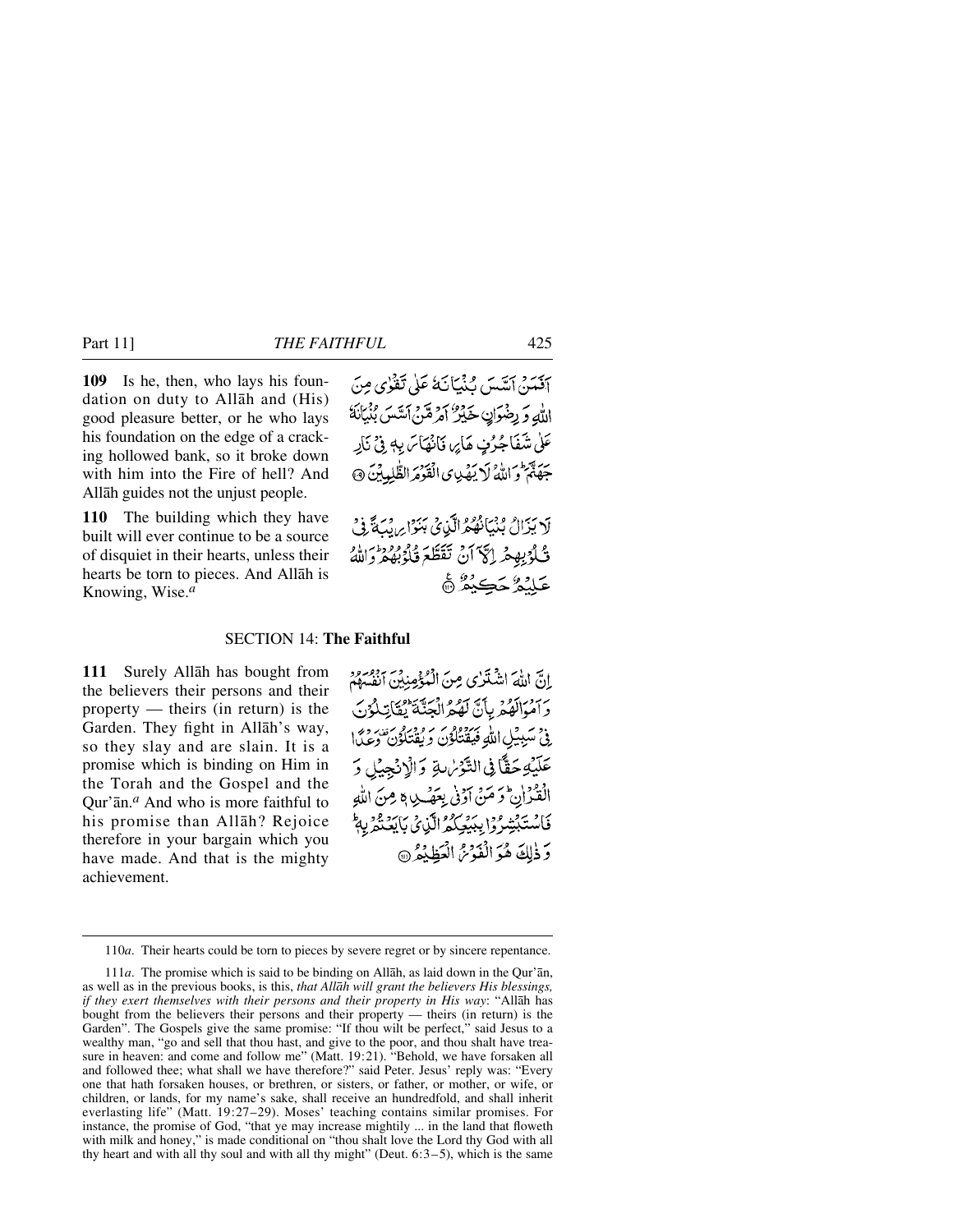**112** They who turn (to Allåh), who serve (Him), who praise (Him), who fast, who bow down, who prostrate themselves, who enjoin what is good and forbid what is evil, and who keep the limits of Allåh — and give good news to the believers.

**113** It is not for the Prophet and those who believe to ask forgiveness for the polytheists, even though they should be near relatives, after it has become clear to them that they are companions of the flaming fire.*<sup>a</sup>*

**114** And Abraham's asking forgiveness for his sire was only owing to a promise which he had made to him; but when it became clear to him that he was an enemy of Allåh, he dissociated himself from him. Surely Abraham was tender-hearted, forbearing.

**115** And it is not (attributable to) Allåh that He should lead a people التَّابِعُ بُرْنَ الْعٰبِ مُ وَنَ الْحٰمِ مُ وَنَ السَّابِعُونَ الرّْكِعُوْنَ السّْجِلّْ وَنَ الْأَمِرُوْنَ بِالْمَعْرُوْنِ وَالنَّاهُونَ عَنِ الْمُنْكَرِ وَالْخُفِظُوْنَ لِحُدُّوْدِ اللَّهِ وَبَشِّرِ الْمُؤْمِنِ بِنَ ۞

مَا كَانَ لِلنَّبِيِّ وَالَّذِينَ امْنُوَّا أَن يَّسْتَغْفِرُوْا الْمُشْرِكِيْنَ وَلَوْكَانُوْٓا أُولَىٰ قُدْنِي مِنْ بَعْلِ مَاتِبَيِّنَ لَهُمْ اتَّهُوْاحُهُجْبُ الْجَحِيْوِنَ

دَ مَا كَانَ اسْتِغْفَاسُ إِبْرٰهِ بِيْمَهِ لِأَبِيَٰ بِيَ الآعَنْ مَّوْعِدَةِ وَّعَدَهَا اِيَّاهُ ۚ فَلَمَّا تَبَيَّنَ لَهَ آتَهُ عَدُوٌّ لِلَّٰهِ تَبَرَّآَمِنْهُ إِنَّ ابْرُهِمْ لآوَّاءُ حَلِيْعُ @

رَ مَا كَانَ اللَّهُ لِيُضِلَّ قَوْمًا بِعَدَ إِذْ عَلَيْهُمْ

113*a*. It should be noted that this verse does not prohibit praying for the forgiveness of the disbelievers in general, but only such disbelievers about whom it became clear that they were doomed to the Fire. The commentators are generally of opinion that either a revelation from Allåh with regard to a person or his death in disbelief or idolatry alone settles the point. When the Prophet was asked to pray for the destruction of a people who were fighting against him, he prayed thus: "My Lord, forgive them because they know not". So long as a man is alive, however hard he may be in his disbelief, it is not forbidden to pray for his forgiveness or guidance. But when he is dead, God will deal with him as He pleases, and He is the most Merciful of all merciful ones. According to a hadith, after all intercessions have taken place, the Most Merciful of all will take a handful — and the handful with God is as vast as the heavens and the earth  $(39:67)$  — out of hell and throw them into the river of Life, and these would be the people who never did any good (B. 98:24). But under this verse the burial service, which is a prayer for forgiveness, is held only for Muslims, and not for those who die in disbelief.

as exerting oneself to one's utmost in the way of God with one's person and property. It should be borne in mind that the words *they fight in Allåh's way*, *so they slay and are slain*, are not a part of the promise, but are expressive of the condition of the Companions, and show that they were true to their promise. The promise to spend one's person and property may be carried out in various ways under different circumstances, and the Companions of the Holy Prophet were as true to this promise during the thirteen years at Makkah as during the ten years at Madinah.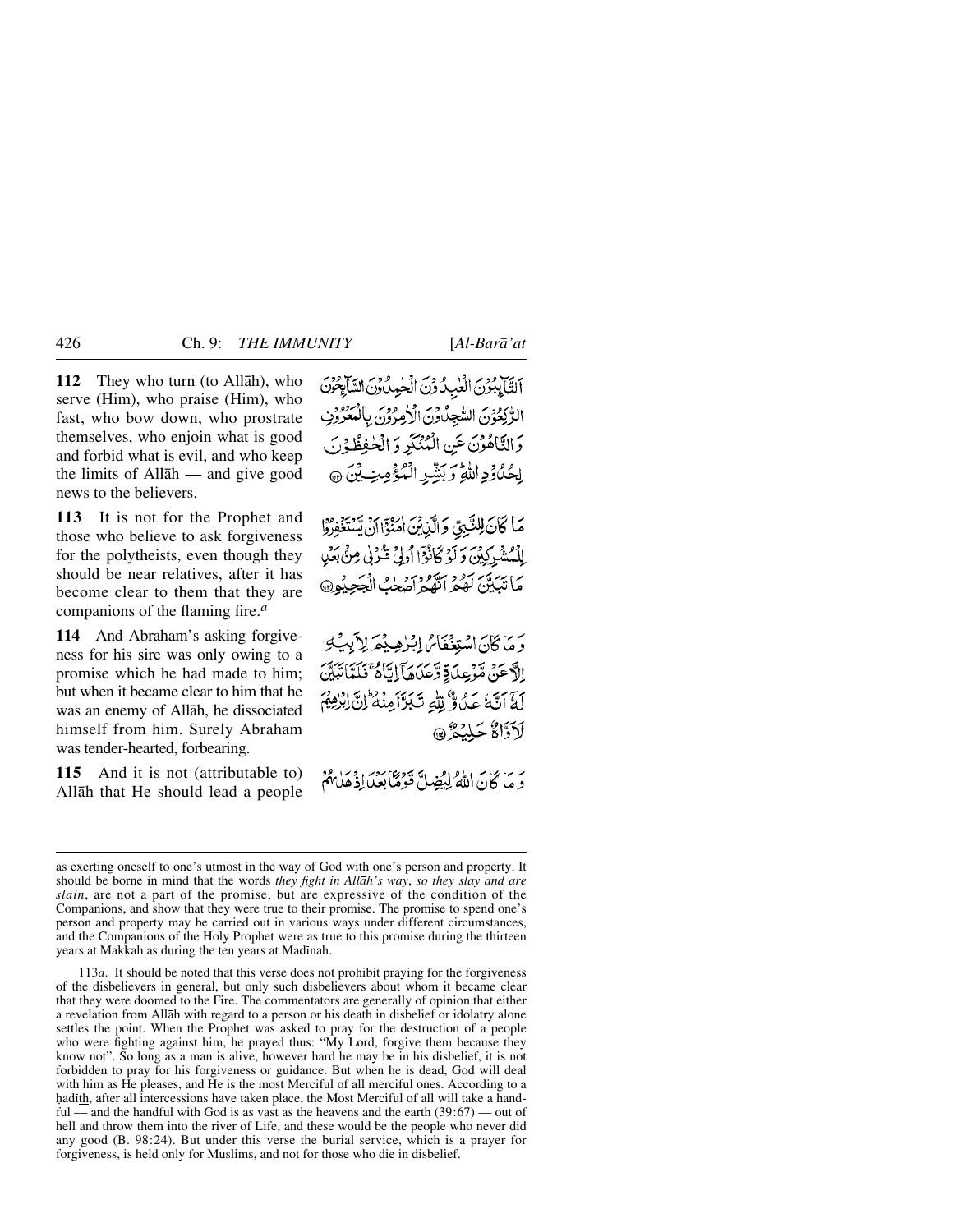astray after He has guided them, so far so that He makes clear to them what they should guard against. Surely Allåh is Knower of all things.*<sup>a</sup>*

**116** Surely Allåh's is the kingdom of the heavens and the earth. He gives life and causes death. And besides Allåh you have no friend nor helper.

**117** Certainly Allåh has turned in mercy to the Prophet and the Emigrants and the Helpers who followed him in the hour of hardship, after the hearts of a part of them were about to deviate; then He turned to them in mercy.*<sup>a</sup>* Surely to them He is Compassionate, Merciful;

**118** And (He turned in mercy) to the three who were left behind; until the earth, vast as it is, became strait to them and their souls were also straitened to them; and they knew that there was no refuge from Allåh but in Him. Then He turned to them in mercy that they might turn (to Him). Surely Allåh — He is the Oftreturning to mercy, the Merciful.*<sup>a</sup>*

حَتَّى يُبَيِّنَ لَهُمْهِ مَّا يَتَّقَوْنَ ۖ إِنَّ اللَّهَ بِڪُلِّ شَيۡءِ عَلِيۡهُ ۖ۞ إِنَّ اللَّهَ لَهُ مُلْكُ السَّنْوِتِ وَالْأَمَٰهِنَّ يْجَى وَ يُعِيِيْتُ لَوَ مَا لَكُمْرِقِينْ دُونِ اللَّهِ مِنْ تَرَكٍّ وَّ لَا نَصِيْرِ @ لَقَدَّ تَّابَ اللَّهُ عَلَى النَّبِيِّ وَ الْمُهْجِرِيْنَ وَالْإِنْهُمَامِ الَّذِينَ اتَّبَعُوهُ فِي سَاعَةِ الْعُسْرَةِ مِنْ بَعْدِ مَا كَادَ يَزِيْغُ قُلُوْبُ فَرِيْقٍ مِّنْهُمْ ثُمَّ تَابَ عَلَيْهِمْ ؕ إِنَّهُ بِهِمْ سرود می سر دور «<br>سرودف س جسیعه (@ وَّعَلَى الثَّلْثَةِ الَّذِيْنَ خُلِّفُوُ اِحْتَّى لِذَا ضَاقَتْ عَلَيْهِمُ الْأَمْنِ شُ بِهَا مَ حُبَتْ وَصَاقَتْ عَلَيْهِمْ أَنْفُسُهُمْ وَظُنُّوْاً أَنْ لاَّ مَلْجَآ مِنَ اللهِ الْآَ الَّذِيهِ تَثْمَرَّنَابَ عَلَيْهِمْ

لِيَنْدَبُوْا إِلَىَّ اللَّهَ هُوَ التَّوَّابُ الدَّجِيْعُرَكَ

118*a*. The three men were from among the *Ansār*, whose names have already been given in 106*a*. The words *were left behind* are explained as meaning either *left behind at*

<sup>115</sup>*a*. The verse establishes in clear words that Allåh never leads a people astray; and how could He lead astray, says the Holy Qur'ån, when He it is Who gives them guidance, and makes clear to them the evils they should guard against?

<sup>117</sup>*a*. *Taubah* on the part of Allåh means His turning to His servant and changing one state to another which is higher than it. The context, in fact, throws clear light upon the meaning of *taubah*, for Allåh's turning mercifully is in relation to the Prophet and those sincere believers who are plainly stated to have followed the Prophet in the hour of straitness, thus showing that it was in relation to those who were obedient under the severest difficulties and not to those who were disobedient; the latter being dealt with in the next verse. The expedition to Tab∂k is known as the *ghazwat al-'usrah* or *the expedition of straitness*, because of the excessive heat, and scarcity of food and water and the hardships of the long journey with scanty means. Really the whole period of about twenty-one years from the preaching of the Prophet had been one of the severest difficulties for the Muslims. The party whose hearts were about to deviate is referred to in the next verse.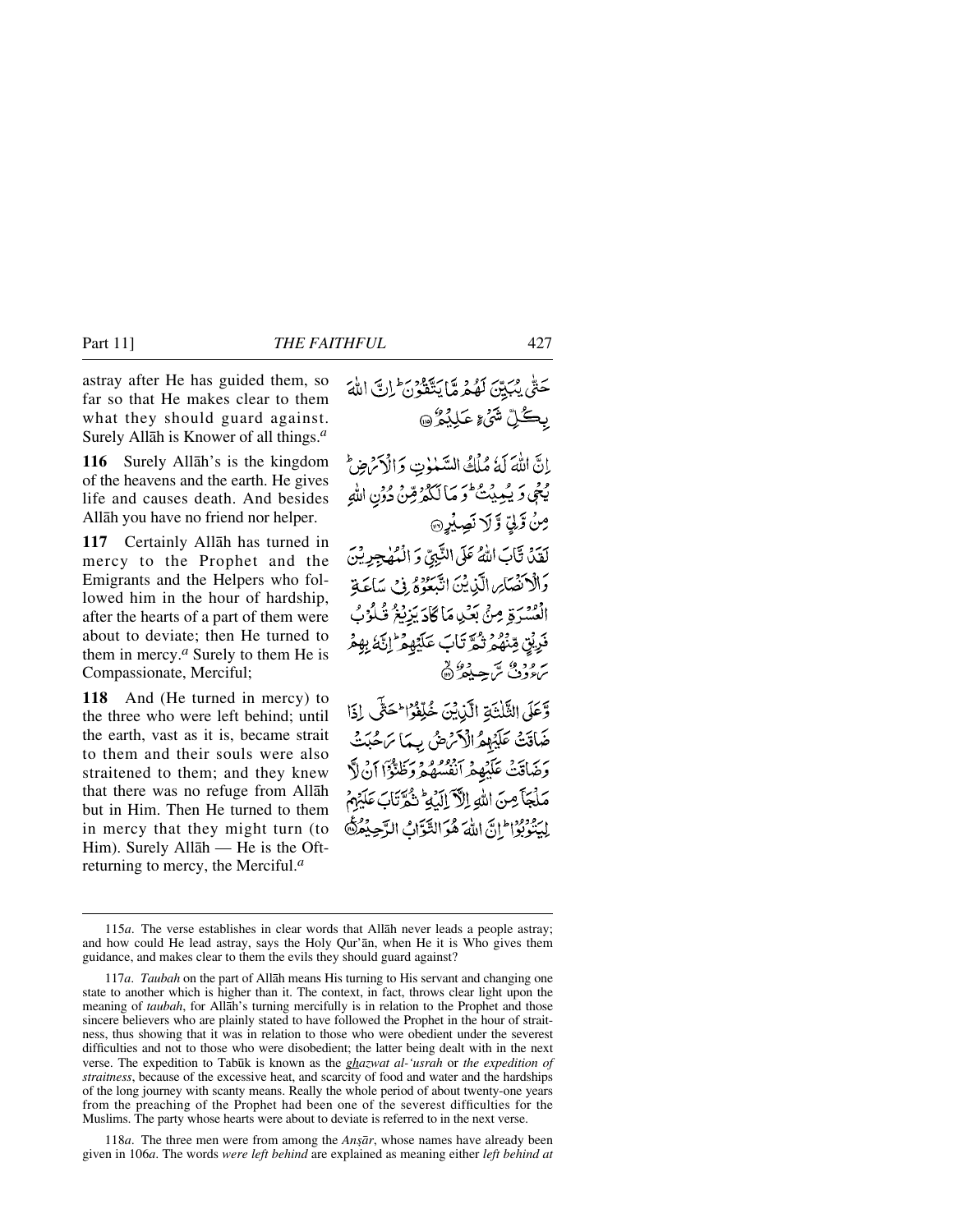# SECTION 15: **What the Faithful should Do**

**119** O you who believe, keep your duty to Allåh and be with the truthful.

**120** It was not proper for the people of Madinah and those round about them of the desert Arabs to remain behind the Messenger of Allåh, nor to prefer their own lives to his life.*<sup>a</sup>* That is because there afflicts them neither thirst nor fatigue nor hunger in Allåh's way, nor tread they a path which enrages the disbelievers, nor cause they any harm to an enemy,*<sup>b</sup>* but a good work is written down for them on account of it. Surely Allåh wastes not the reward of the doers of good;

**121** Nor spend they anything, small or great, nor do they traverse a valley but it is written down for them, that Allåh may reward them for the best of what they did.

**122** And the believers should not go forth all together. Why, then, does not a company from every party from among them go forth that they may apply themselves to obtain under-

يَأَيُّهَا الَّذِينَ امَنُوا اتَّقُوا اللَّهَ وَكُوْنُوْا مَعَ الصَّدِيقِيِّنَ @ مَا كَانَ لِأَهْلِ الْمَدِينَةِ وَمَنْ حَرْبُهُمْ يِّينَ الْأَعْرَابِ أَنْ يَتَخَلَّفُوُا عَنْ مَّ سُوْل الله وَلَا يَدْغَبُوْا بِأَنْفُسِهِ مِرْعَنٌ تَفْسِهِ ذٰلِكَ بِأَنَّهُمْ لَا يُصِيْبُهُمْ ظَمَأٌ وَلَا نَصَبُّ وَّ لَا مَخْمَصَةٌ فِيْ سَبِيْلِ اللَّهِ وَلَا يَطَوُّنَ مَوْطِئًا يَّنِيۡظُ الۡكُفَّآسَ وَلَا سَالَوۡنَ مِنۡ عَدُدٍّ تَّيۡلَآ اِلَّآ ُدُّيۡتَ لَهُمۡ يَهٖ عَمَلُّ مَ إِنَّ اللَّهَ لَا يُضِيْعُ آَجُرَ الْمُحْسِنِينَ ﴾ وَلَا يُنْفِقُوْنَ يَفَقَجَّ صَغِبْرَةً وَلَا كَبِبْرَةً وَّ لَا يَفْطَعُوْنَ وَإِدِيَّا إِلَهَ كَتِبَ لَهُمْ لِيَجْزِيْهُكُمُّ اللهُ أَحْسَنَ مَا كَانُوْا بَعْبَدْدُنَ ۞

وَ مَا كَانَ الْمُؤْمِنُونَ لِيَنْفِيهُ وَاكْأَنَّةً كَلَوْلَا نَفَرَ مِنْ كُلِّ فِرْقَةٍ مِّنْهُمْ طَآيِفَةٌ لِّيَتَفَقَّوُ ۚ إِ فِي الدِّينِ وَلِيُنْبِي وَاقْوَمَهُمْ إِذَا دَحِعُوْا

120*a*. The meaning is that they should neither desire rest for themselves, nor comfort, nor protection, in preference to the Prophet; in other words, they should accompany him in difficulty and distress.

120*b*. *Nåla min-hu* means *he harmed him*; *nåla min 'uduwwi-hß*, *he attained the object of his desire from the enemy* (LL).

*the time of the expedition* or *left behind with respect to the commandment of Allåh concerning them*, being, it is said, the persons referred to in v. 106: "And others are made to await Allåh's command, whether He chastise them or turn to them mercifully". The latter explanation was given by Ka'b himself, one of the three men (AH). They remained cut off from all intercourse with the Muslims for fifty days. Ka'b was a man of importance, and when he received a letter from the king of Ghassån, offering him a position under him if he deserted the Prophet, he burned the letter, showing his contempt for the offer, and gave no reply (Ibn Hishåm).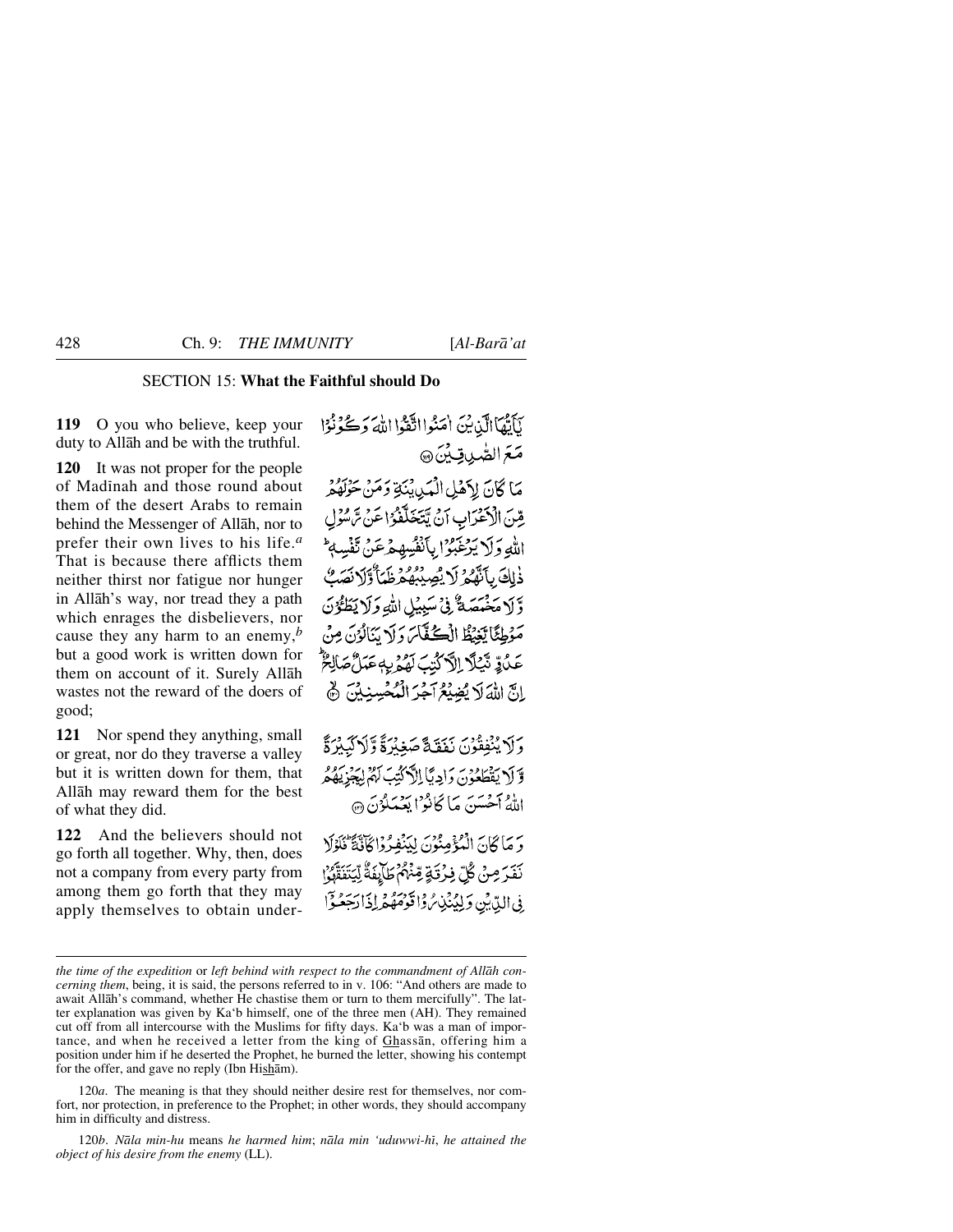standing in religion,*<sup>a</sup>* and that they may warn their people, when they come back to them, that they may be cautious?

# ايد ويرتور برديم دن چ

## SECTION 16: **The Prophet's Great Anxiety**

**123** O you who believe, fight those of the disbelievers who are near to you*<sup>a</sup>* and let them find firmness in you.*<sup>b</sup>* And know that Allåh is with those who keep their duty.

**124** And whenever a chapter is revealed, there are some of them who say: Which of you has it strengthened in faith? So as for those who believe, it strengthens them in faith and they rejoice.

**125** And as for those in whose hearts is a disease, it adds uncleanness to their uncleanness, and they die while they are disbelievers.*<sup>a</sup>*

**126** See they not that they are tried once or twice in every year, yet they repent not, nor do they mind.*<sup>a</sup>*

نَاَبِّهَا الَّذِينَ اٰمَنُوْا قَاتِلُوا الَّذِينَ بَلُوْتِكُمْ قِينَ الْكُفَّايِ وَلْيَجِدُوْا فِيَكْمُ غِيلْظَيَةً ۚ وَاعْلَمُوْٓاَانَّ اللَّهَ مَعَ الْمُنْقِبِينَ ۞ دَادَاهَآ أَنْزِلَتْ مُؤْمَرَةٌ فَبِينَهُمْ مِّنْ يَقُوْلُ آَيَّكُمُ زَادَتُهُ هٰذِ ۚ أَيْمَانَا ۚ فَأَمَّا الَّذِيْنَ اْمَنُوْا فَزَادَتْهُمْ إِيْمَانَا وَّهُمْ يَسْتَبْشِرُوْنَ رَبِّمَا الَّذِينَ فِي تَكْوُبِهِمْ مَّرَضٌ فَزَادَتَهُمْ رِجْسًا إِلَى بِجَسِيْهِمْ وَ مَأْتُوْا وَهُمْ كَفِرُوْنَ@ آدَلَا پَرَوْسَ ٱيْقُومِ وَوْمِيْهِ وَيُرْوِيَ فِي كُلِّ عَبَاهِ ِ مَّرَّةً أَوْ مَرَّتَيْنِ نَّمَّ لَا يَتَّوُّبُونَ وَلَا هُمْ يَدَّكَّ وُنَ®

123*b*. So that you do not yield to them.

<sup>122</sup>*a*. The introduction here of the subject of the study of religion shows the aim which the Qur'an has in view. In the midst of the ordinances relating to fighting, it introduces the subject of the preparation of a missionary force, thus showing that this was the greatest necessity of Islåm. It was only by means of a missionary effort that truth could be spread, and the ultimate object was not to be lost sight of, even when the community was engaged in a life-and-death struggle against overwhelming forces of the enemy.

<sup>123</sup>*a*. Because it was they who persecuted the Muslims. The object was to stop persecutions.

<sup>125</sup>*a*. The uncleanness of their hearts increased with new revelation, because it increased them in stubbornness, and their hearts were more and more hardened against truth.

<sup>126</sup>*a*. These trials consisted of the expeditions which the Muslims had to undertake every now and then, and in which the hypocrites were distinguished from the true believers.